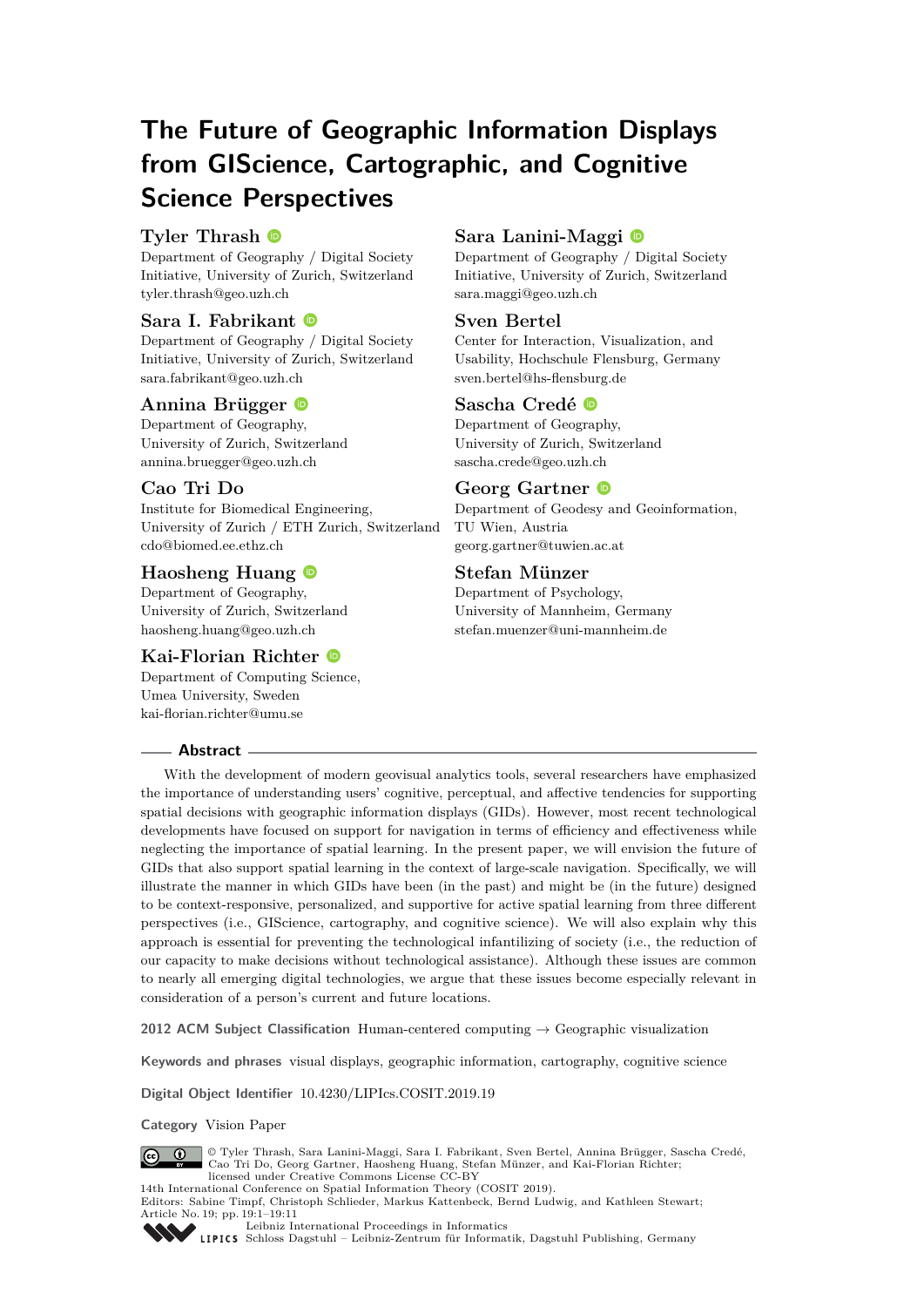#### **19:2 The Future of GIDs**

**Funding** *Tyler Thrash*: Supported by the Digital Society Initiative and the ERC Advanced Grant GeoViSense.

*Sara Lanini-Maggi*: Supported by the Digital Society Initiative and the ERC Advanced Grant GeoViSense.

*Annina Brügger*: Supported by the Canton of Zurich.

*Sascha Credé*: Supported by the Swiss National Science Foundation [156072].

## **1 Introduction**

One serious consequence of global urbanization is the additional strain on cities' transportation networks. From the perspectives of engineers, economists, and planners, an apparent solution to this challenge is to allocate more resources towards public (and automated) modes of transportation (e.g., trains) and their optimization in terms of network efficiency [\[31\]](#page-8-0). However, people from different cultures vary with respect to their acceptance of public transportation and may consider public transportation as an affront to their own autonomy. Another possible solution to this transportation challenge is to indirectly improve network efficiency (in terms of user-centered metrics [\[31\]](#page-8-0)) and user experience by improving individuals' spatial decision-making. This solution may be achieved with the design of geographic information displays (GIDs) that are context-responsive, personalized, and supportive for spatial learning. While a complete reliance on automated public transportation may require the development of artificial intelligence, our vision for the future of GIDs emphasizes the importance of intelligent assistance that provides relevant information to a person capable of reasoning.

For the present paper, we define GIDs as primarily visual displays that present spatial information and can facilitate navigation through a large-scale, real-world environment. Following Montello [\[37\]](#page-9-0), we consider a large-scale environment as one that is larger than the human body and requires locomotion for apprehension. Our recommendations focus on the geographic information provided to individual pedestrians but may be extended to individuals within a multimodal transportation network. Previous research in this area tends to investigate spatial information, the visualization of spatial information, or users' knowledge of spatial information gained from different visualizations. We approach the problem from all three of these complementary perspectives: GIScience, cartography, and cognitive science (respectively).

## **2 GIDs from a GIScience perspective**

From a GIScience perspective, some of the primary challenges associated with GIDs are context modeling, context inference, context management, and context adaptation. "Context" refers to the information used to characterize a person, place, or object that is relevant for human-system interaction [\[11\]](#page-7-0). Research on context modeling and GIDs attempts to derive a classification structure for sets of (spatial and non-spatial) information that are relevant for a particular task. For example, Sarjakoski and Nivala [\[53\]](#page-9-1) classify contextual factors along seven dimensions, including user characteristics (e.g., demographics, goals, cognitive abilities), location/orientation, time, navigation history, technical properties, properties of the physical environment, and properties of the social situation. One open issue for context models and GIDs is the determination of appropriate methods for identifying and quantifying the relevance of particular sets of information.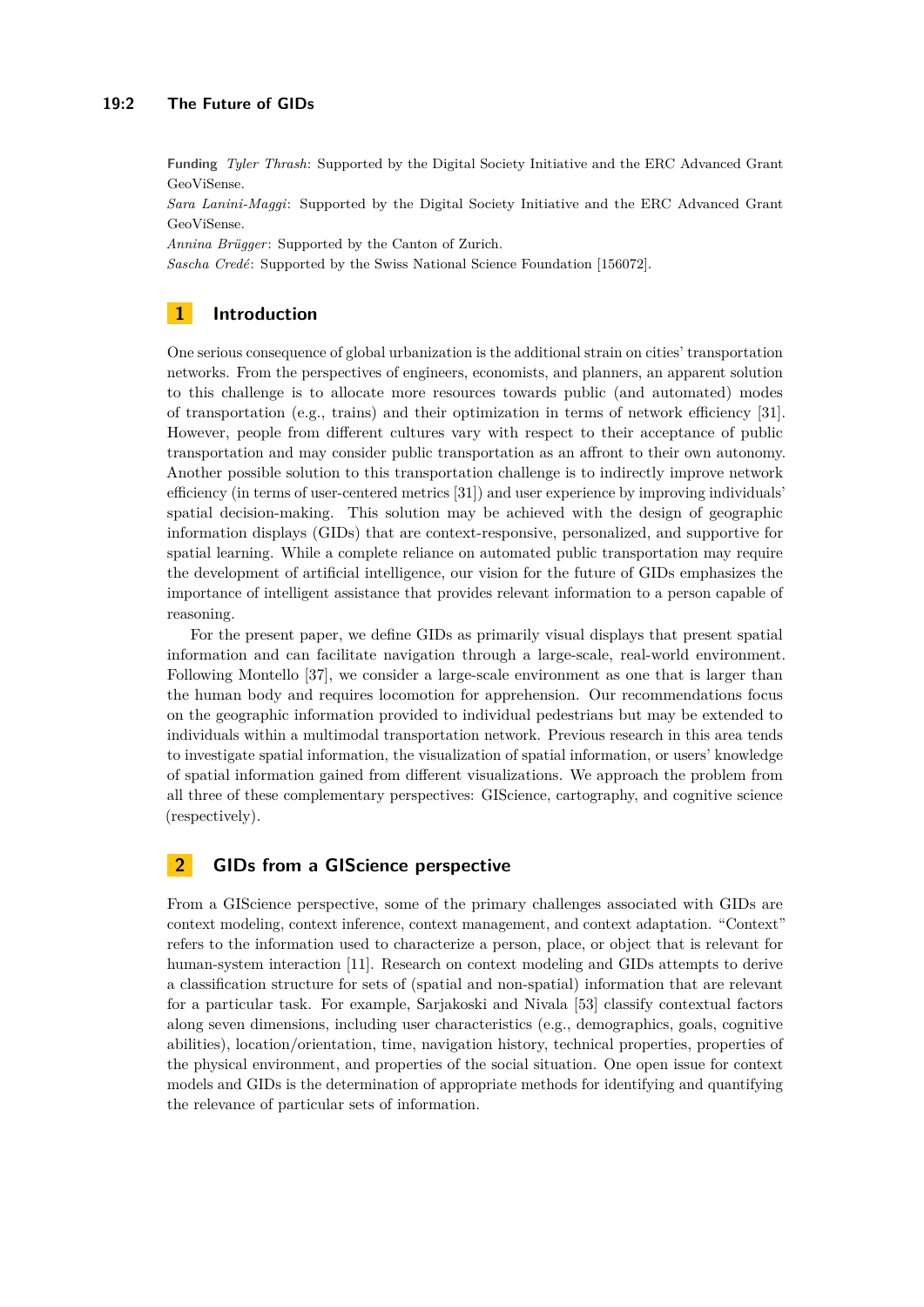Once relevant contextual factors are modeled, researchers can attempt to infer high-level context information from various sources of low-level raw data [\[24\]](#page-8-1). GIDs require context inference because raw sensor data would be uninformative for the user. Possible sources of 'raw sensor data' for GIDs include physical sensors (e.g., physiological sensors worn by the user), data from web applications and services (e.g., online social media), and users' implicit (e.g., past experience) and explicit (e.g., button press) outputs. Context inference also requires methods for integrating these different data sources because a contextual factor may not be reducible to one particular source. For example, the relative difficulty of navigating two possible routes from the user's current location to her destination may depend on both her past experience with that route and the current weather. Effective (and automated) methods and models for integrating different data sources and inferring context are still missing today [\[24\]](#page-8-1). Here, machine learning may prove to be an especially efficient and effective method for GIDs.

Context modeling, context inference, and context management often assume that humansystem interactions will remain stable over time. Despite the growing number of raw data sources and the increasing complexity of context inference, GIDs must allow for the efficient retrieval and update of contextual information provided to the user. Human behavior changes as humans acquire more information regarding a system, and a particular contextual factor may not remain relevant forever. In order to address this challenge, technical systems must adapt to changes in context [\[21\]](#page-8-2). For example, during navigation, there are often frequent and rapid changes of spatial, attribute, and task contexts. Such context management is also critical for situations in which different contextual factors are interdependent. For example, users might realize that they are lost when they reach a particular boundary and then change their intended goal. Context adaptation requires an environmental awareness of changes in context and autonomous adjustments by the system in response to these changes. In addition, context adaptation can change the manner in which users interact with the system [\[9,](#page-7-1) [29\]](#page-8-3).

## **3 GIDs from a cartographic perspective**

From a cartographic perspective, the graphic elements represented by a GID (e.g., symbols indicating landmarks) should vary according to several "visual variables" in order to facilitate a user's understanding [\[6,](#page-7-2) [51\]](#page-9-2). The seven original visual variables include location, size, shape, orientation, color hue, color value, and texture. Some visual variables are more appropriate for encoding categorical, ordinal, or continuous values [\[51\]](#page-9-2). For example, an ordinal value on a geographic representation should be encoded with respect to the size of the graphic element rather than its shape. In contrast, a categorical value may be better represented by different shapes instead of different sizes. Additional visual variables (i.e., color saturation, arrangement, crispness, resolution, transparency) have been used to characterize existing cartographic designs and tested with real users [\[34\]](#page-8-4). For example, transparency effectively focuses users' attention on relevant geographic features compared to color saturation and color value [\[47,](#page-9-3) [62\]](#page-10-1).

Visual variables may simplify geographic visualizations so that the encoded information is easy to comprehend, but new digital technologies allow for more realistic, 3D, highresolution, animated, interactive visualizations than were previously possible. Animations have also been characterized in terms of dynamic visual variables, including moment, duration, frequency, order, rate of change, and synchronization [\[30,](#page-8-5) [12\]](#page-7-3). Users often prefer these relatively sophisticated visualizations over simpler visualizations of the same geographic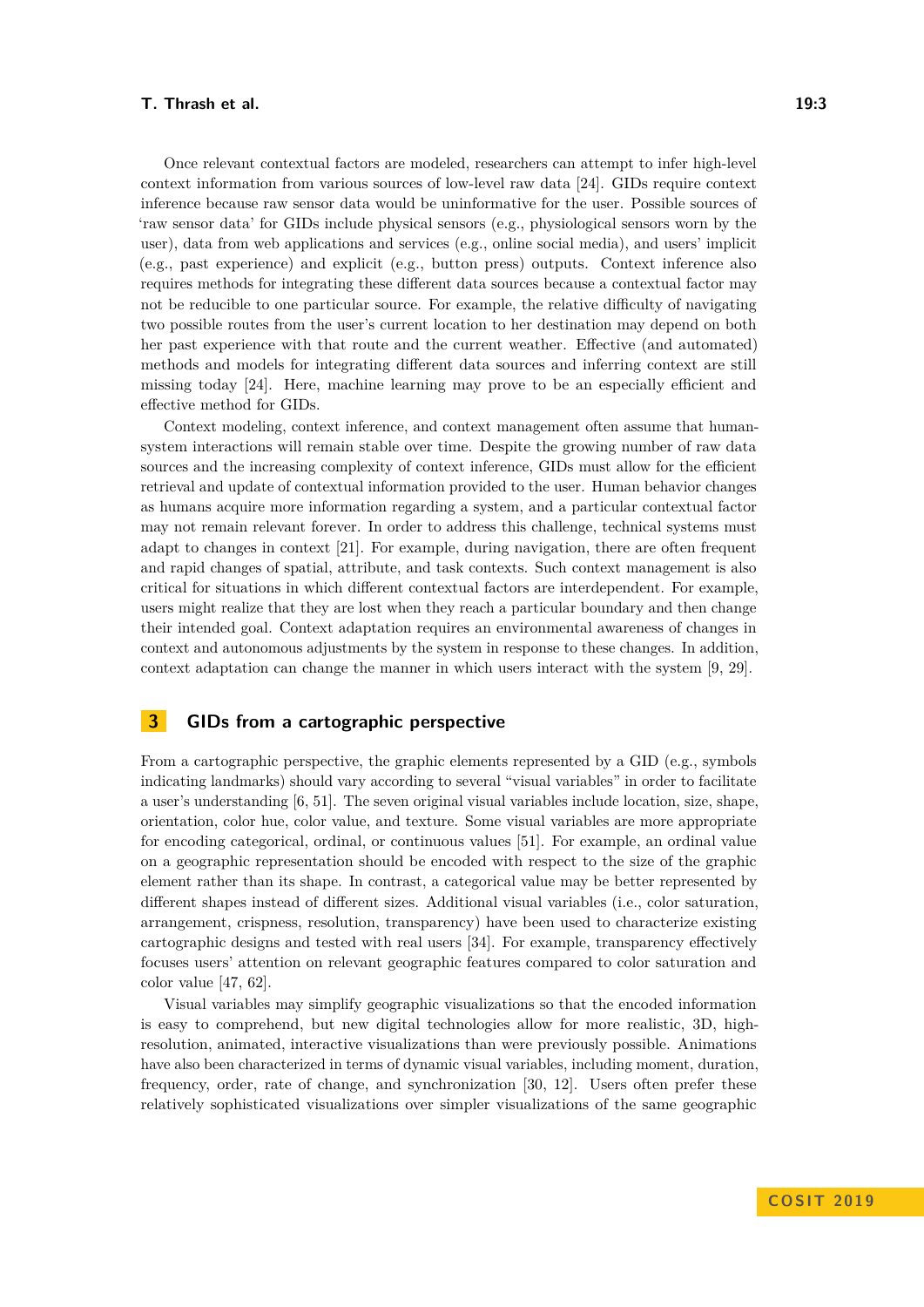information [\[22\]](#page-8-6). For example, Hegarty and colleagues [\[22\]](#page-8-6) found that undergraduate students and expert meteorologists rated realism, animation, detail, and 3D as desirable and effective characteristics for visual displays.

Sophisticated visualizations can also lead to improvement in the performance of navigationrelated tasks. Researchers have developed and tested GIDs with advanced features such as the simultaneous representation of to-be-walked routes at multiple scales [\[10\]](#page-7-4). Delikostidis and colleagues [\[10\]](#page-7-4) found that their "LandNavin" prototype led to more efficient and effective navigation behavior compared to an earlier version of Google Maps. The simultaneous representation of routes at different scales also reduced the need to frequently zoom in and out in order to orient, although the authors note that this function was somewhat confusing for some participants [\[10\]](#page-7-4).

However, some research may indicate a performance advantage for simple visualizations because of fewer extraneous details (or "clutter") that are not task-relevant [\[50\]](#page-9-4). For example, Hegarty and colleagues [\[22\]](#page-8-6) found that realistic weather maps negatively affected novices' (but not experts') performance on map inference tasks. Similarly, Wilkening and Fabrikant [\[68\]](#page-10-2) found that realistically shaded relief maps led to less accurate performance in a slope detection task than a simple contour map. These realistic relief maps also led to worse performance than a slope map that contained more visual clutter but explicitly represented task-relevant information [\[68\]](#page-10-2).

The extent to which one visualization leads to better performance on a particular task than another visualization also depends largely on expertise [\[35,](#page-8-7) [22,](#page-8-6) [54\]](#page-9-5) and emotional context [\[14\]](#page-7-5). Expertise may even influence the definition of a particular visualization as simple or sophisticated. For example, a circuit diagram or architectural plan might appear simple and concise to an expert engineer or architect (respectively), but the same visualization might appear sophisticated and confusing to the uninitiated [\[54\]](#page-9-5). Similarly, different visualizations may be more or less effective in different emotional contexts during navigation. Emotionally laden landmarks may also enhance users' experience of location-based services [\[17\]](#page-7-6) and improve recognition for the landmarks themselves [\[3\]](#page-7-7). In turn, memory for specific landmarks may facilitate the mental representation of the overall environment in a flexible manner.

# **4 GIDs from a cognitive science perspective**

From a cognitive science perspective, GIDs should promote the user's mental representation of the variety of spatial relations that can be employed during navigation. Humans are extremely flexible with respect to the types of spatial relations they can mentally represent, but researchers often fail to distinguish between the corresponding types of mental spatial representations [\[56\]](#page-9-6). For example, people can remember the structure of cells viewed through a microscope or the arrangement of galaxies viewed through a telescope. Our discussion of spatial memory is limited to mental and external representations of large-scale environments. However, spatial memory may vary along several additional dimensions of representation, including level of abstraction, reference frame, and metric [\[56,](#page-9-6) [66\]](#page-10-3).

Changes in the scale of an external representation of an environmental space (i.e., a map) are often accompanied by a change in the generalization of features represented by that map [\[61\]](#page-10-4). Specifically, less features tend to be visible at smaller map scales (i.e., for larger spaces). Similarly, mental representations tend to be more abstract (i.e., grouped into higher-level categories with fewer details) when they are acquired among a larger stimulus set with partially overlapping features (i.e., via interference) [\[23\]](#page-8-8) or when there is a larger delay between learning and testing (i.e., via decay) [\[26\]](#page-8-9). In order to account for cognitive processes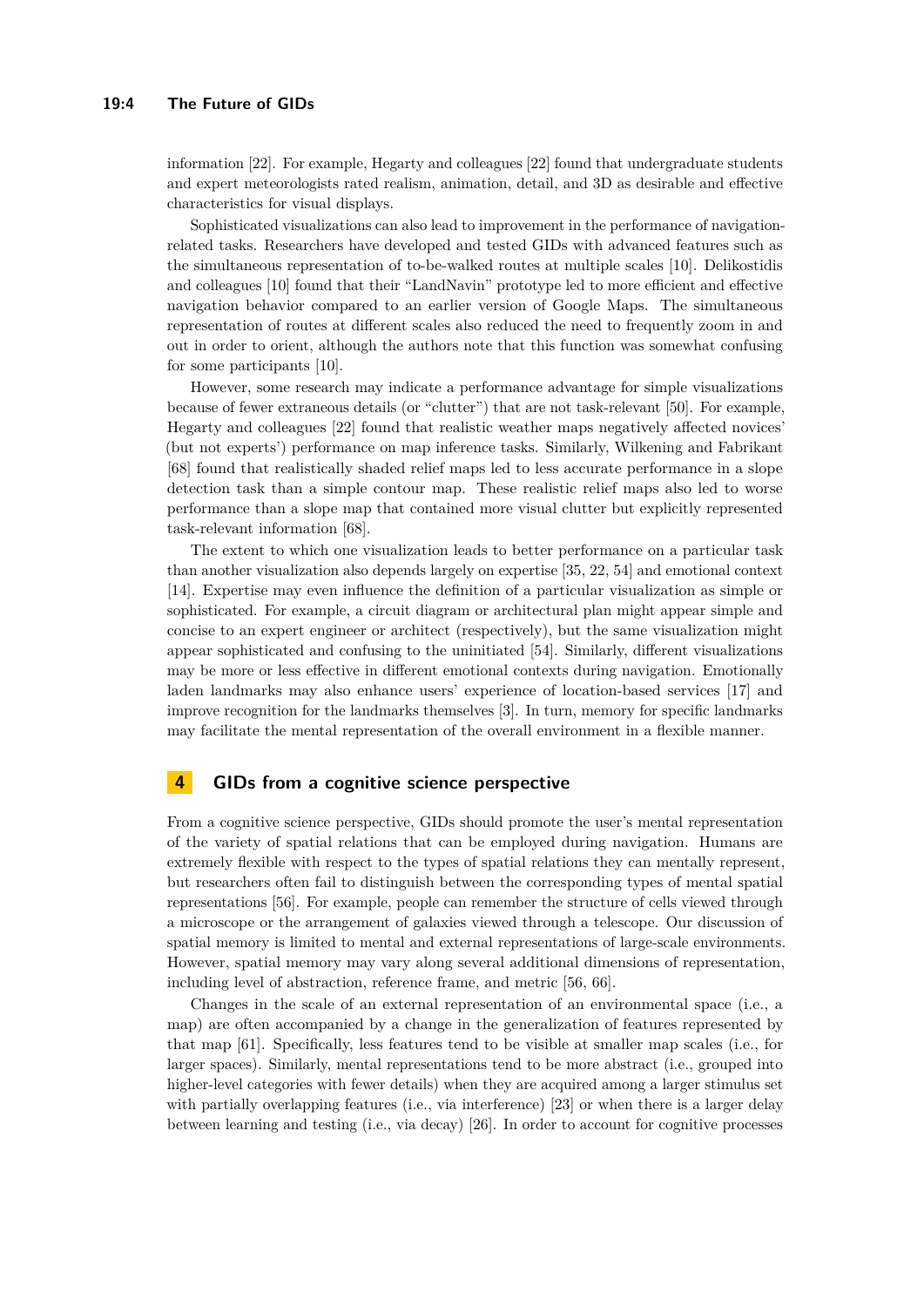that result in abstraction, modern map applications automatically generalize features with changes in map scale [\[5\]](#page-7-8). However, these schematized maps may not perfectly match the intentions of the human cartographers, and human cartographers may not always predict the most effective map design a priori. Thus, future research on GIDs may focus on both the implications of map design for abstraction in spatial memory and the incorporation of expert knowledge into schematization/generalization algorithms.

Spatial reference frames are the contextual information required to specify a location and orientation in space [\[57\]](#page-9-7). Researchers often investigate the extent to which different sources of contextual information result in a spatial memory that is oriented with respect to one source or another as evidenced by patterns of error or response time during recall [\[40,](#page-9-8) [20\]](#page-8-10). While people tend to prefer one reference frame over another [\[18\]](#page-7-9), navigation often requires the translation of spatial information from one reference frame to another [\[63\]](#page-10-5). Mental translations between map and bodily reference frames are needed, for example, when navigators use GIDs to find a goal.

In the spatial cognition literature, researchers often manipulate reference frames using stimuli from either a bird's-eye or ground-level perspective. Cartographic maps from a bird'seye perspective may vary with respect to their orientation (e.g., north-up versus track-up) [\[39\]](#page-9-9). The primary differences between north-up and track-up maps are the alignment of bodily and map reference frames and variability in the orientation of the map [\[39\]](#page-9-9). GIDs may simplify the mental translations required during navigation by providing a track-up map and thus improve navigation efficiency [\[41\]](#page-9-10). However, maps with a consistent orientation (e.g., north-up) may facilitate spatial memory for object-to-object relations (i.e., allocentric memory) [\[41\]](#page-9-10). In addition, images or prompts from a ground-level perspective may reflect past first-person experience of a space without aligning with the observer's current orientation [\[19\]](#page-7-10).

Spatial memories may also vary in terms of metric (i.e., a distance function relating each location to each other location in a space). In the spatial cognition literature, a metric may be defined with respect to the underlying coordinate system of a mental representation or a property of the space being learned. According to the "dominant" theory of spatial knowledge acquisition [\[8,](#page-7-11) [27,](#page-8-11) [60\]](#page-10-6), spatial memories become more metric and more Euclidean as the observer learns a space during navigation. In other words, with experience, the distances between mentally represented locations become more consistent, and the distance function relating different remembered locations begins to resemble the straight-line distance normally experienced in the physical environment (assuming no obstacles). However, people rarely develop an Euclidean spatial memory of familiar environments [\[64,](#page-10-7) [52\]](#page-9-11), and spatial memories with different metrics may be acquired from the same environment simultaneously [\[27,](#page-8-11) [55\]](#page-9-12).

The metrics of spatial memories also tend to vary because of properties of the space being learned. Euclidean memories may be rare because environments contain physical obstacles. Thus, the functional distance between locations (i.e., the amount of time required to move from one location to another) may be a more relevant metric for understanding mental spatial representations [\[49\]](#page-9-13). In addition, GIDs can provide spatial information with an underlying metric that is not Euclidean or functional. Indeed, many public transportation maps represent graph distances between locations. For example, signs in the London tube indicate the number of stops between locations. Some researchers suggest that people tend to mentally represent navigable spaces as graphs [\[28,](#page-8-12) [36\]](#page-8-13), but the consequences of GIDs that represent spaces as graphs for spatial memory are largely unknown.

In general, a closer correspondence between the external representation of spaces provided by GIDs and the internal representation of spaces acquired in spatial memory is assumed to improve navigation efficiency (i.e., the speed with which one finds a goal location), although this correspondence is often under-specified in the literature [\[54\]](#page-9-5). In addition, there are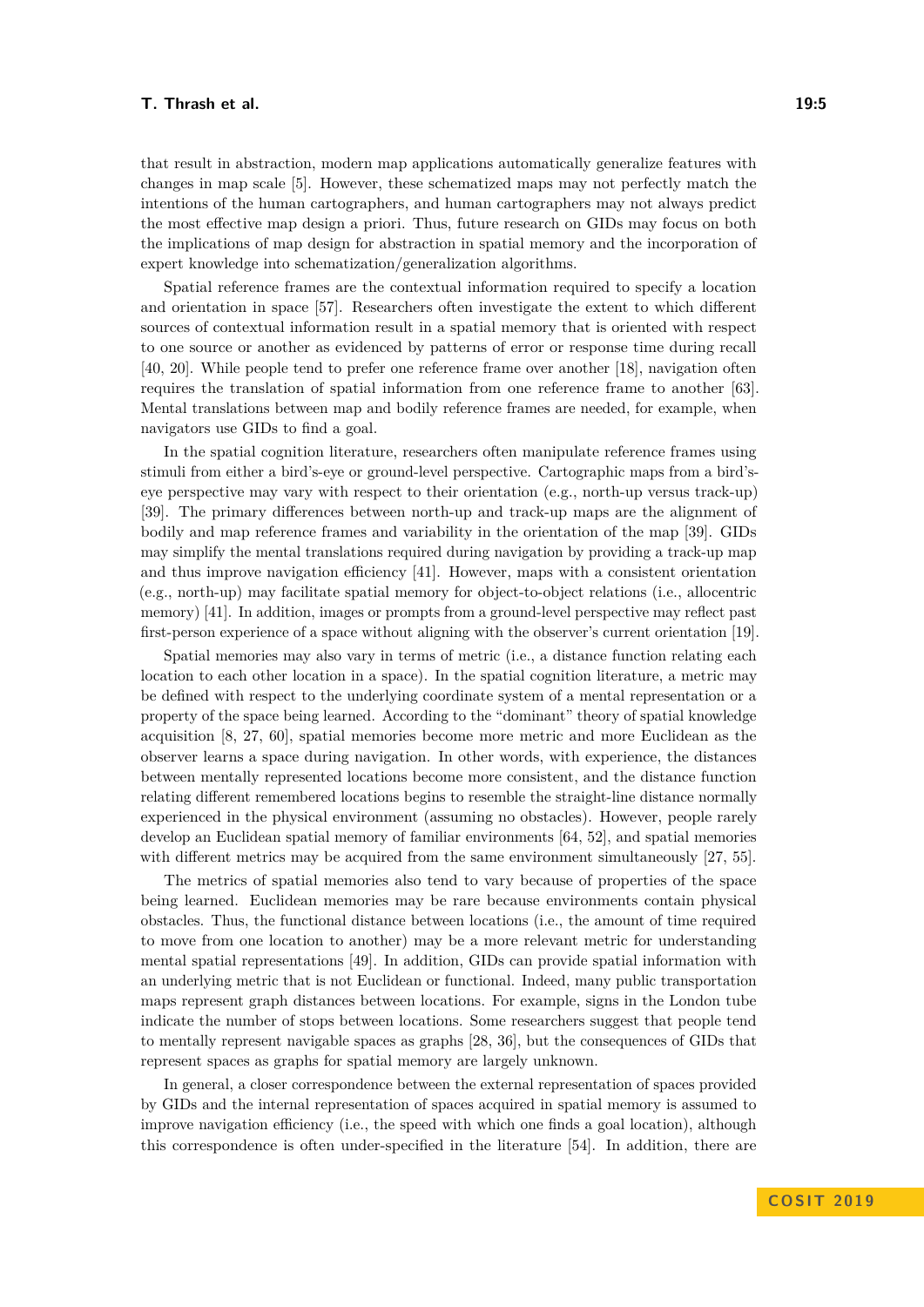#### **19:6 The Future of GIDs**

several reasons to consider whether this improvement in efficiency necessarily corresponds to an improvement in the accuracy of spatial memory. First, external representations of environmental features reduce the necessity of actively encoding these features in spatial memory [\[42,](#page-9-14) [44,](#page-9-15) [45\]](#page-9-16). Active encoding (e.g., rehearsing and elaborating familiar content) improves most types of memory, including survey knowledge [\[67\]](#page-10-8). Second, by providing navigation instructions along a route, GIDs reduce the need for users to make explicit navigation decisions [\[2,](#page-7-12) [9\]](#page-7-1). Explicit decision-making may be especially important for learning a route so that the route may be reproduced in the future without the GID. Third, GIDs draw visual attention away from the environment, so users experience the space less directly [\[15,](#page-7-13) [16\]](#page-7-14). Visual attention on the environment is especially important for incorporating landmark knowledge into spatial memory [\[14\]](#page-7-5).

#### **5 Vision for the future of GIDs**

The future of GIDs requires a better understanding of users' cognitive and emotional processes. From this interdisciplinary perspective, we need new design guidelines for the development of effective and efficient GIDs that are adapted to different contexts, application domains, and presentation forms. These GIDs should also be personalized in terms of individual and group differences such as spatial learning abilities and familiarity with the environment [\[4\]](#page-7-15). To conclude, we propose several examples of design recommendations for future GIDs in the context of pedestrian wayfinding (see Table 1 for a summary).

| GID element | Design recommendation                                     |
|-------------|-----------------------------------------------------------|
| Landmarks   | Emphasize emotionally relevant landmarks                  |
| Landmarks   | Provide virtual landmarks via augmented reality           |
| Landmarks   | Emphasize landmarks at critical decision points           |
| Routes      | Provide multiple route options                            |
| Routes      | Personalize route options to match individual preferences |
| Topography  | Only provide sparse information under time pressure       |
| Topography  | Provide richer details without time pressure              |

**Table 1** Summary of design recommendations for future GIDs.

To ameliorate the negative side effects of GIDs on different aspects of spatial memory, researchers should develop GIDs that support active encoding, explicit decision-making, and visual attention on the physical environment. For active encoding, users should be required to use the information provided by the GID in a more effortful way than current systems demand. For example, to promote explicit decision-making, GIDs could provide several route options to users at various decision points [\[65\]](#page-10-9). The provision of additional options (up to a point) may increase satisfaction with the option eventually chosen and improve memory for that particular option. GIDs could also employ this approach in order to provide more personalized route recommendations in the future. Finally, augmented reality applications could enhance the visualization of critical landmarks along a route in order to maintain users' attention on their immediate surroundings. Increased visual attention towards landmarks at critical decision points may improve recognition of those landmarks, and improved recognition for particular landmarks can facilitate route knowledge [\[55\]](#page-9-12). Together, the evidence suggests that such changes to the visualizations and instructions provided by GIDs could improve spatial memory without incurring a substantial cost or requiring significant advances in GID technologies [\[7\]](#page-7-16).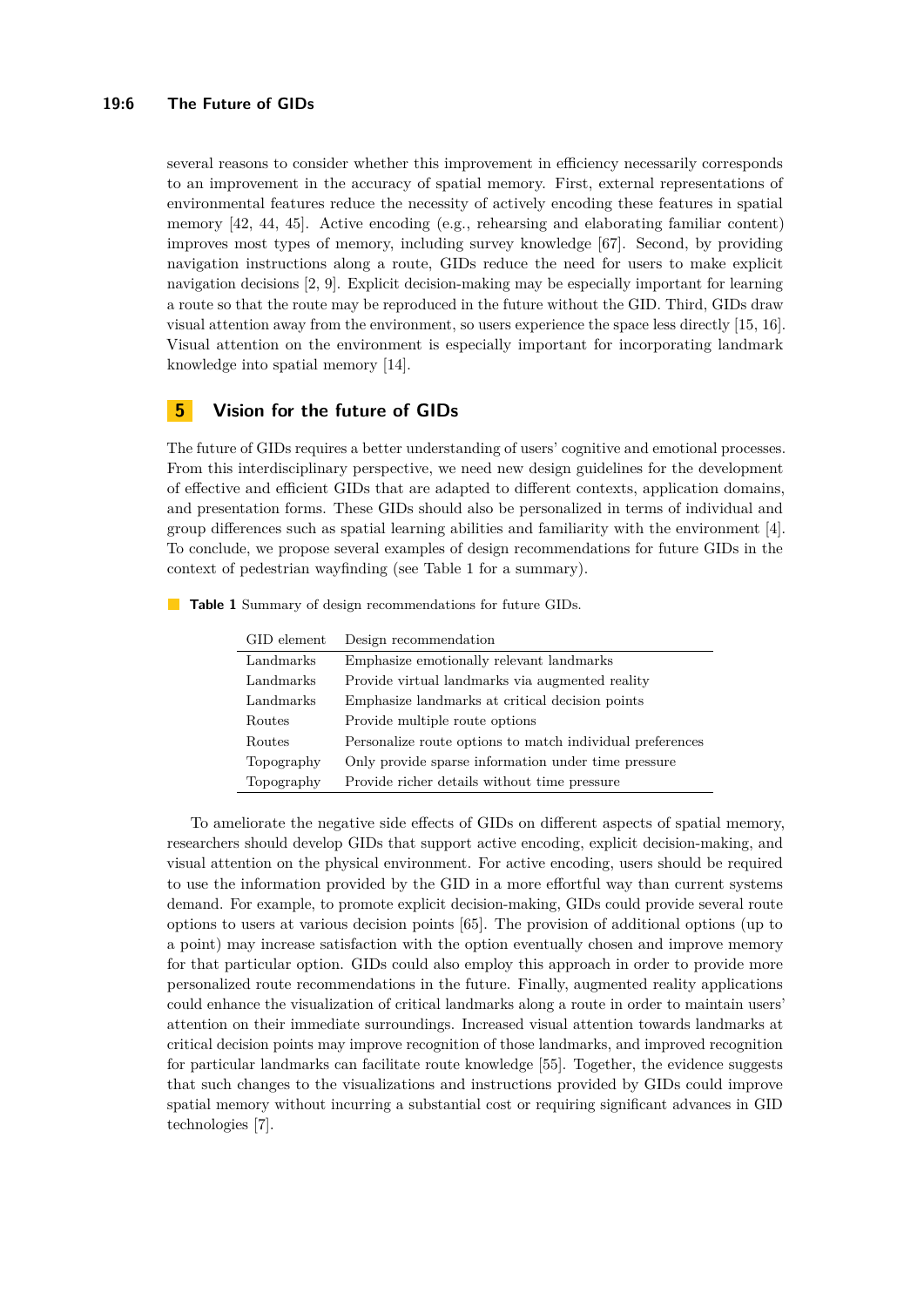Interaction with technology is an omnipresent and integrated part of our everyday lives. Importantly, the way we design technologies will change their everyday use, as well as the way in which we think and interact with the world in general [\[38\]](#page-9-17). The rise of mobile navigation technologies has a variety of benefits for users and for the efficiency of wayfinding and transportation in a complex urban society. However, scientific evidence for the negative influences of current GIDs on spatial memory and human cognition have led to discontent and worry regarding the autonomy of the navigator. More generally, technological systems with different "levels of automation" [\[43,](#page-9-18) [59,](#page-10-10) [7\]](#page-7-16) result in different levels of user engagement while performing a particular task. For example, a passenger airplane does not require the pilot to constantly monitor and steer the vehicle over the course of a long flight, but the pilot should be sufficiently engaged with the task of flying to intervene in case of an emergency [\[13\]](#page-7-17). At the societal level, such GIDs are now widely accepted and intensively used, increasing the efficiency of transportation networks and sometimes preventing dangerous situations. However, given the visibility of accidents attributable to autonomous systems, they are also sometimes considered a threat to human safety [\[33\]](#page-8-14). Indeed the future technological progress of society may depend on the extent to which humans accept being part of an autonomous system.

The term "technological infantilizing" has been used to describe the process by which technology acquires the responsibility of humans for reasoning and leads to a gradual decrease in cognitive skills [\[38\]](#page-9-17). With the growing number of smartphones in the world, users may tend to extensively rely on mobile applications such as GIDs. The practical and ethical implications of a potential large-scale decrease in individuals' spatial abilities are far-reaching. A widespread dependency on mobile technology might weaken the individual and empower the corporations and institutions that provide these services, leading to oppression and control. It is therefore necessary for us to understand the extent to which the technological infantilization may surpass a users' ability to reason about space. When one seeks to develop a novel GID, he should consider the ratio between the potential benefits of such technologies and these associated risks [\[58\]](#page-9-19).

The core functionality of future systems will still be the efficiency with which they guide us from one location to another by providing cognitively economic route instructions. With the capabilities of new GIDs to identify contextual states (e.g., traffic jams) and users' psychological states (e.g., positive or negative moods) in real time using advanced sensors, there is the potential for developers to extend beyond this core functionality. For example, a device may be able to combine movement data (e.g., velocity) with data from physiological sensors (e.g., arousal in terms of electrodermal activity) and assess users' level of stress. In a high stress state (i.e., high velocity and high arousal), the information display may emphasize sparse route information. In a low stress state (i.e., low velocity and low arousal), the user's attentional resources might allow for the processing of richer information, and devices could display additional details and/or landmarks.

Emerging technologies such as augmented reality may be useful for providing an additional layer of support for spatial navigation [\[48\]](#page-9-20) and spatial learning [\[32\]](#page-8-15). One remaining challenge is the design of experimental tasks that can be used to evaluate the usability of augmented reality in a meaningful manner [\[25\]](#page-8-16). Here again, we must carefully consider responsive designs [\[46\]](#page-9-21). While such technologies provide additional data for the creation of context-responsive and personalized GIDs, we must also consider new social, ethical, and legal aspects of GID usage, including user privacy [\[24,](#page-8-1) [1\]](#page-7-18).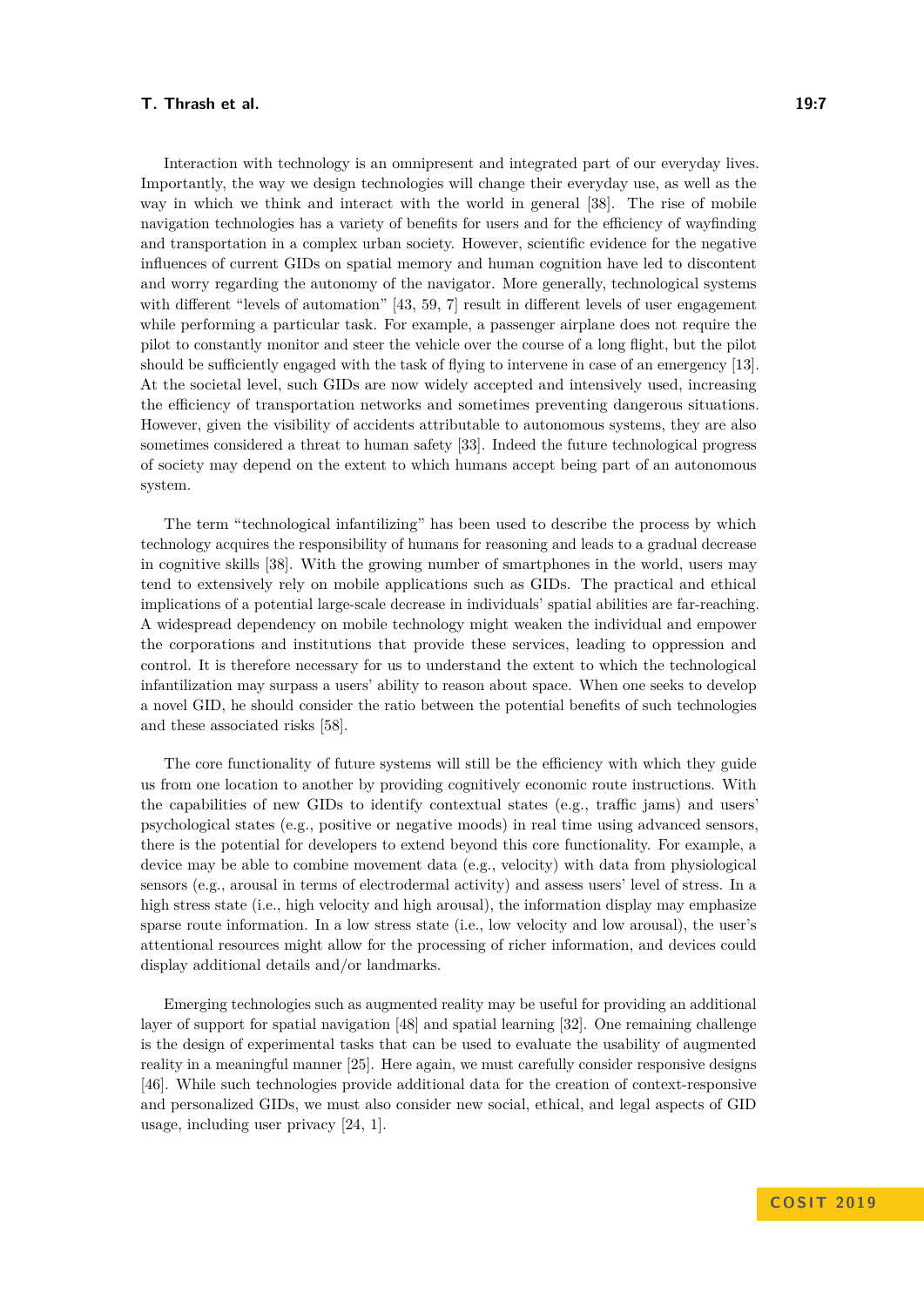#### **References**

- <span id="page-7-18"></span>**1** Roba Abbas, Katina Michael, and MG Michael. The regulatory considerations and ethical dilemmas of location-based services (LBS). *Information Technology & People*, 27(1):2–20, February 2014.
- <span id="page-7-12"></span>**2** Jonathan Z Bakdash, Sally A Linkenauger, and Dennis Proffitt. Comparing decision-making and control for learning a virtual environment: Backseat drivers learn where they are going. In *Proceedings of the human factors and ergonomics society annual meeting*, volume 52, pages 2117–2121. SAGE Publications Sage CA: Los Angeles, CA, 2008.
- <span id="page-7-7"></span>**3** Ceylan Z Balaban, Florian Roser, and Kai Hamburger. The effect of emotions and emotionally laden landmarks on wayfinding. In *Proceedings of the Annual Meeting of the Cognitive Science Society*, volume 36, 2014.
- <span id="page-7-15"></span>**4** Andrea Ballatore and Michela Bertolotto. Personalizing Maps. *Communications of the ACM*, 58(12), 2015.
- <span id="page-7-8"></span>**5** Thomas Barkowsky, Longin Jan Latecki, and Kai-Florian Richter. Schematizing maps: Simplification of geographic shape by discrete curve evolution. In *Spatial Cognition II*, pages 41–53. Springer, 2000.
- <span id="page-7-2"></span>**6** Jacques Bertin, William J Berg, and Howard Wainer. *Semiology of graphics: diagrams, networks, maps*, volume 1. University of Wisconsin Press: Madison, 1983.
- <span id="page-7-16"></span>**7** Annina Brügger, Kai-Florian Richter, and Sara Irina Fabrikant. How does navigation system behavior influence human behavior? *Cognitive research: principles and implications*, 4(1):5, 2019.
- <span id="page-7-11"></span>**8** Elizabeth R Chrastil and William H Warren. From cognitive maps to cognitive graphs. *PloS ONE*, 9(11):e112544, 2014.
- <span id="page-7-1"></span>**9** Jaewoo Chung, Francesco Pagnini, and Ellen Langer. Mindful navigation for pedestrians: Improving engagement with augmented reality. *Technology in Society*, 45:29–33, 2016.
- <span id="page-7-4"></span>**10** Ioannis Delikostidis, Corné P.J.M. van Elzakker, and Menno-Jan Kraak. Overcoming challenges in developing more usable pedestrian navigation systems. *Cartography and Geographic Information Science*, 43(3):189–207, May 2016.
- <span id="page-7-0"></span>**11** Anind K Dey. Understanding and Using Context. *Personal Ubiquitous Comput.*, 5(1):4–7, January 2001.
- <span id="page-7-3"></span>**12** David DiBiase, Alan M MacEachren, John B Krygier, and Catherine Reeves. Animation and the role of map design in scientific visualization. *Cartography and geographic information systems*, 19(4):201–214, 1992.
- <span id="page-7-17"></span>**13** Mica R Endsley. Toward a theory of situation awareness in dynamic systems. *Human factors*, 37(1):32–64, 1995.
- <span id="page-7-5"></span>**14** Aaron Gardony, Tad T Brunyé, Caroline R Mahoney, and Holly A Taylor. Affective states influence spatial cue utilization during navigation. *Presence: Teleoperators and Virtual Environments*, 20(3):223–240, 2011.
- <span id="page-7-13"></span>**15** Aaron L Gardony, Tad T Brunyé, Caroline R Mahoney, and Holly A Taylor. How navigational aids impair spatial memory: Evidence for divided attention. *Spatial Cognition & Computation*, 13(4):319–350, 2013.
- <span id="page-7-14"></span>**16** Aaron L Gardony, Tad T Brunyé, and Holly A Taylor. Navigational aids and spatial memory impairment: the role of divided attention. *Spatial Cognition & Computation*, 15(4):246–284, 2015.
- <span id="page-7-6"></span>**17** Georg Gartner. Putting Emotions in Maps – The Wayfinding Example, 2012. URL: [http://http://www.mountaincartography.org/publications/papers/papers\\_taurewa\\_](http://http://www.mountaincartography.org/publications/papers/papers_taurewa_12/papers/mcw2012_sec3_ch08_p061-065_gartner.pdf) [12/papers/mcw2012\\_sec3\\_ch08\\_p061-065\\_gartner.pdf](http://http://www.mountaincartography.org/publications/papers/papers_taurewa_12/papers/mcw2012_sec3_ch08_p061-065_gartner.pdf).
- <span id="page-7-9"></span>**18** Klaus Gramann, Hermann J Müller, Eva-Maria Eick, and Bernd Schönebeck. Evidence of separable spatial representations in a virtual navigation task. *Journal of Experimental Psychology: Human Perception and Performance*, 31(6):1199, 2005.
- <span id="page-7-10"></span>**19** Nathan Greenauer, Catherine Mello, Jonathan W Kelly, and Marios N Avraamides. Integrating spatial information across experiences. *Psychological research*, 77(5):540–554, 2013.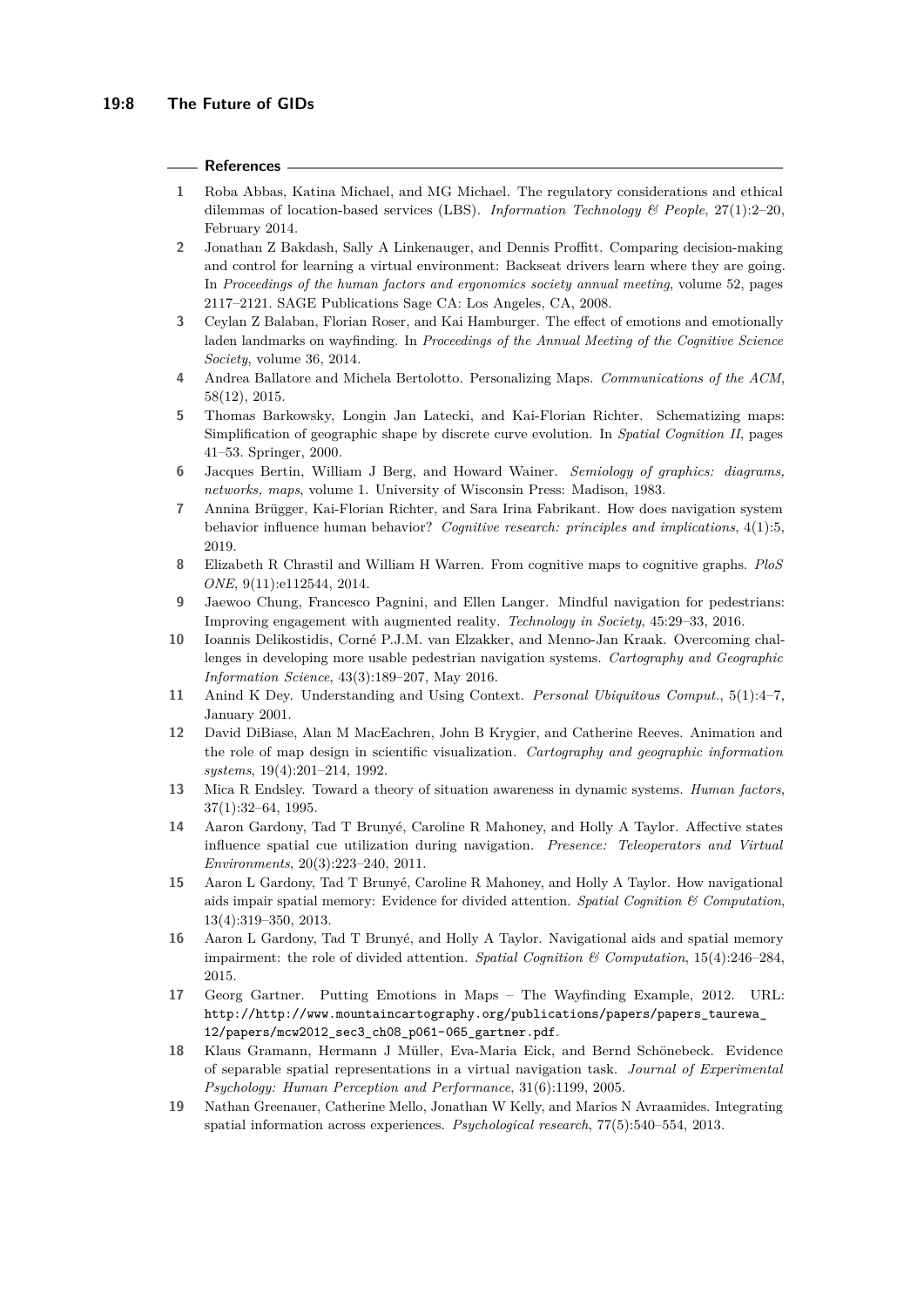- <span id="page-8-10"></span>**20** Nathan Greenauer and David Waller. Intrinsic array structure is neither necessary nor sufficient for nonegocentric coding of spatial layouts. *Psychonomic Bulletin & Review*, 15(5):1015–1021, 2008.
- <span id="page-8-2"></span>**21** Amy L Griffin, Travis White, Carolyn Fish, Beate Tomio, Haosheng Huang, Claudia Robbi Sluter, João Vitor Meza Bravo, Sara I Fabrikant, Susanne Bleisch, Melissa Yamada, et al. Designing across map use contexts: a research agenda. *International Journal of Cartography*, 3(sup1):90–114, 2017.
- <span id="page-8-6"></span>**22** Mary Hegarty, Harvey S Smallman, Andrew T Stull, and Matt S Canham. Naïve cartography: How intuitions about display configuration can hurt performance. *Cartographica: The International Journal for Geographic Information and Geovisualization*, 44(3):171–186, 2009.
- <span id="page-8-8"></span>**23** Douglas L Hintzman. " Schema abstraction" in a multiple-trace memory model. *Psychological review*, 93(4):411, 1986.
- <span id="page-8-1"></span>**24** Haosheng Huang, Georg Gartner, Jukka M. Krisp, Martin Raubal, and Nico Van de Weghe. Location based services: ongoing evolution and research agenda. *Journal of Location Based Services*, 2018.
- <span id="page-8-16"></span>**25** Haosheng Huang, Manuela Schmidt, and Georg Gartner. Spatial Knowledge Acquisition with Mobile Maps, Augmented Reality and Voice in the Context of GPS-based Pedestrian Navigation: Results from a Field Test. *Cartography and Geographic Information Science*, 39(2):107–116, January 2012.
- <span id="page-8-9"></span>**26** Janellen Huttenlocher, Larry V Hedges, and Susan Duncan. Categories and particulars: prototype effects in estimating spatial location. *Psychological review*, 98(3):352, 1991.
- <span id="page-8-11"></span>**27** Toru Ishikawa and Daniel R Montello. Spatial knowledge acquisition from direct experience in the environment: Individual differences in the development of metric knowledge and the integration of separately learned places. *Cognitive psychology*, 52(2):93–129, 2006.
- <span id="page-8-12"></span>**28** Amir-Homayoun Javadi, Beatrix Emo, Lorelei R Howard, Fiona E Zisch, Yichao Yu, Rebecca Knight, Joao Pinelo Silva, and Hugo J Spiers. Hippocampal and prefrontal processing of network topology to simulate the future. *Nature communications*, 8:14652, 2017.
- <span id="page-8-3"></span>**29** Peter Kiefer, Ioannis Giannopoulos, Vasileios Athanasios Anagnostopoulos, Johannes Schöning, and Martin Raubal. Controllability matters: The user experience of adaptive maps. *GeoInformatica*, 21(3):619–641, July 2017. URL: [http://link.springer.com/10.1007/](http://link.springer.com/10.1007/s10707-016-0282-x) [s10707-016-0282-x](http://link.springer.com/10.1007/s10707-016-0282-x).
- <span id="page-8-5"></span>**30** Barend Köbben and Mustafa Yaman. Evaluating dynamic visual variables. In *Proceedings of the seminar on teaching animated cartography, Madrid, Spain*, pages 45–51, 1995.
- <span id="page-8-0"></span>**31** David Levinson. Perspectives on efficiency in transportation. *International Journal of Transport Management*, 1(3):145–155, 2003.
- <span id="page-8-15"></span>**32** Hengshan Li and Nicholas Giudice. Assessment of multi-level structural and topological properties on cognitive map development in multi-level built environments. In *International Conference on Spatial Cognition 2016*, 2016.
- <span id="page-8-14"></span>**33** Allen Yilun Lin, Kate Kuehl, Johannes Schöning, and Brent Hecht. Understanding " Death by GPS ": A Systematic Analysis of Catastrophic Incidents Associated with Personal Navigation Technologies. In *CHI 2017*, Denver, CO,USA, 2017.
- <span id="page-8-4"></span>**34** Alan M MacEachren, Robert E Roth, James O'Brien, Bonan Li, Derek Swingley, and Mark Gahegan. Visual semiotics & uncertainty visualization: An empirical study. *IEEE Transactions on Visualization and Computer Graphics*, 18(12):2496–2505, 2012.
- <span id="page-8-7"></span>**35** Sara Maggi, Sara Irina Fabrikant, Jean-Paul Imbert, and Christophe Hurter. How do display design and user characteristics matter in animations? An empirical study with air traffic control displays. *Cartographica: The International Journal for Geographic Information and Geovisualization*, 51(1):25–37, 2016.
- <span id="page-8-13"></span>**36** Tobias Meilinger, Gerald Franz, and Heinrich H Bülthoff. From isovists via mental representations to behaviour: first steps toward closing the causal chain. *Environment and Planning B: Planning and Design*, 39(1):48–62, 2012.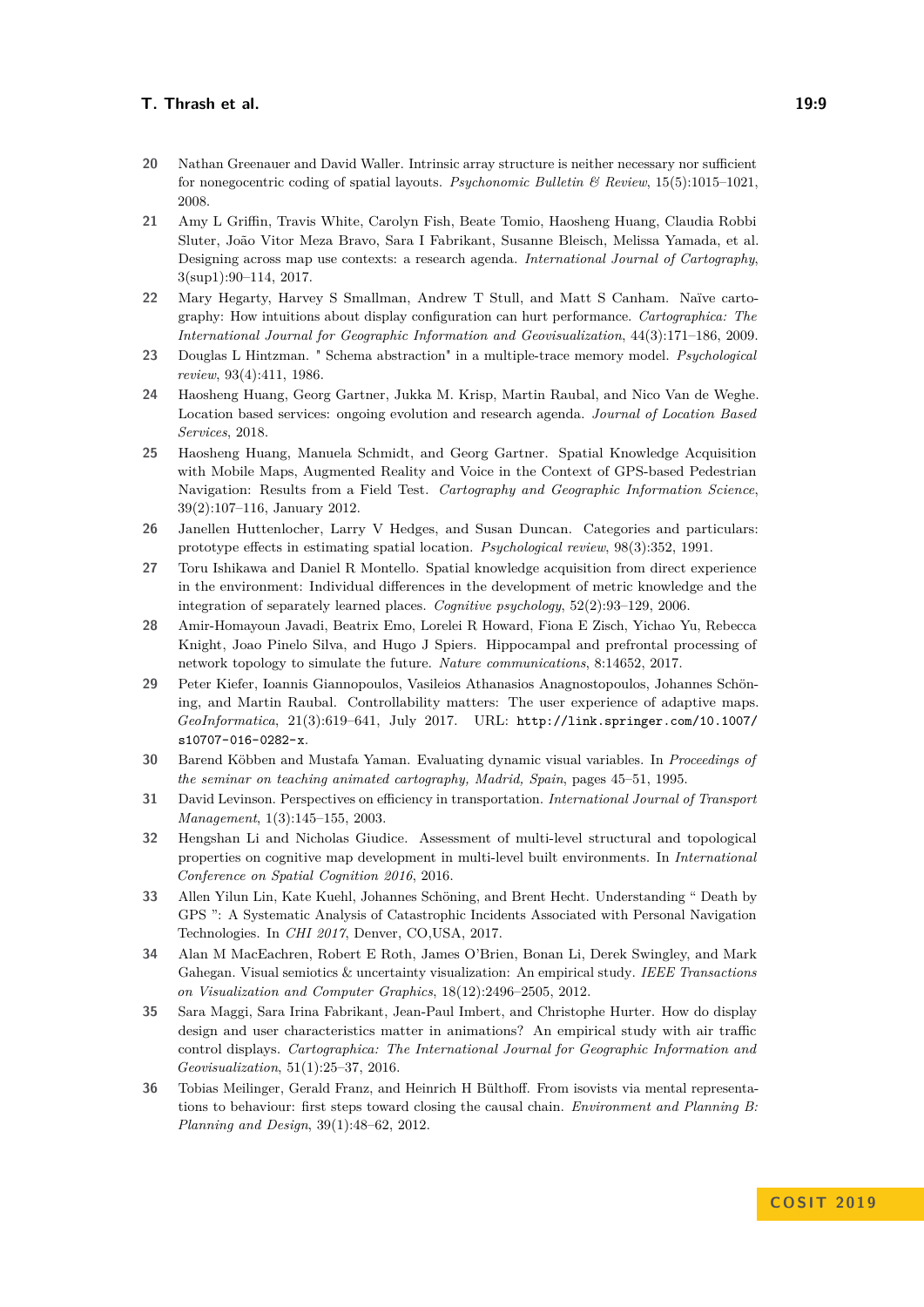- <span id="page-9-0"></span>**37** Daniel R Montello. Scale and multiple psychologies of space. In *European conference on spatial information theory*, pages 312–321. Springer, 1993.
- <span id="page-9-17"></span>**38** Daniel R Montello. Cognitive research in GIScience: Recent achievements and future prospects. *Geography Compass*, 3(5):1824–1840, 2009.
- <span id="page-9-9"></span>**39** Daniel R Montello. You are where? The function and frustration of you-are-here (YAH) maps. *Spatial Cognition & Computation*, 10(2-3):94–104, 2010.
- <span id="page-9-8"></span>**40** Weimin Mou and Timothy P McNamara. Intrinsic frames of reference in spatial memory. *Journal of experimental psychology: learning, memory, and cognition*, 28(1):162, 2002.
- <span id="page-9-10"></span>**41** Stefan Münzer, Hubert D Zimmer, and Jörg Baus. Navigation assistance: A trade-off between wayfinding support and configural learning support. *Journal of experimental psychology: applied*, 18(1):18, 2012.
- <span id="page-9-14"></span>**42** Stefan Münzer, Hubert D Zimmer, Maximilian Schwalm, Jörg Baus, and Ilhan Aslan. Computer-assisted navigation and the acquisition of route and survey knowledge. *Journal of environmental psychology*, 26(4):300–308, 2006.
- <span id="page-9-18"></span>**43** Raja Parasuraman, Thomas B Sheridan, and Christopher D Wickens. A Model for Types and Levels of Human Interaction with Automation, 2000.
- <span id="page-9-15"></span>**44** Avi Parush, Shir Ahuvia, and Ido Erev. Degradation in spatial knowledge acquisition when using automatic navigation systems. In *International Conference on Spatial Information Theory*, pages 238–254. Springer, 2007.
- <span id="page-9-16"></span>**45** Patrick Péruch and Paul N Wilson. Active versus passive learning and testing in a complex outside built environment. *Cognitive Processing*, 5(4):218–227, 2004.
- <span id="page-9-21"></span>**46** Verena Radoczky. How to design a pedestrian navigation system for indoor and outdoor environments. In *Location based services and telecartography*, pages 301–316. Springer, 2007.
- <span id="page-9-3"></span>**47** Tumasch Reichenbacher. The concept of relevance in mobile maps. In *Location based services and telecartography*, pages 231–246. Springer, 2007.
- <span id="page-9-20"></span>**48** Gerhard Reitmayr and Dieter Schmalstieg. *Collaborative augmented reality for outdoor navigation and information browsing*. na, 2004.
- <span id="page-9-13"></span>**49** John J Rieser, Jeffrey J Lockman, and Herbert L Pick. The role of visual experience in knowledge of spatial layout. *Perception & Psychophysics*, 28(3):185–190, 1980.
- <span id="page-9-4"></span>**50** Ruth Rosenholtz, Yuanzhen Li, and Lisa Nakano. Measuring visual clutter. *Journal of vision*, 7(2):17–17, 2007.
- <span id="page-9-2"></span>**51** Robert E Roth. Visual Variables. *International Encyclopedia of Geography: People, the Earth, Environment and Technology: People, the Earth, Environment and Technology*, pages 1–11, 2016.
- <span id="page-9-11"></span>**52** Edward K Sadalla, W Jeffrey Burroughs, and Lorin J Staplin. Reference points in spatial cognition. *Journal of experimental psychology: human learning and memory*, 6(5):516, 1980.
- <span id="page-9-1"></span>**53** Annu-Maaria Sarjakoski L. Tiina and Nivala. Adaptation to Context — A Way to Improve the Usability of Mobile Maps. In T. Meng L. and Reichenbacher and Zipf A, editors, *Map-based Mobile Services: Theories, Methods and Implementations*, pages 107–123. Springer Berlin Heidelberg, Berlin, Heidelberg, 2005.
- <span id="page-9-5"></span>**54** Mike Scaife and Yvonne Rogers. External cognition: how do graphical representations work? *International journal of human-computer studies*, 45(2):185–213, 1996.
- <span id="page-9-12"></span>**55** Victor R Schinazi and Russell A Epstein. Neural correlates of real-world route learning. *Neuroimage*, 53(2):725–735, 2010.
- <span id="page-9-6"></span>**56** Victor R Schinazi, Tyler Thrash, and Daniel-Robert Chebat. Spatial navigation by congenitally blind individuals. *Wiley Interdisciplinary Reviews: Cognitive Science*, 7(1):37–58, 2016.
- <span id="page-9-7"></span>**57** Amy L Shelton and Timothy P McNamara. Systems of spatial reference in human memory. *Cognitive psychology*, 43(4):274–310, 2001.
- <span id="page-9-19"></span>**58** Stephen RJ Sheppard and Petr Cizek. The ethics of Google Earth: Crossing thresholds from spatial data to landscape visualisation. *Journal of environmental management*, 90(6):2102–2117, 2009.